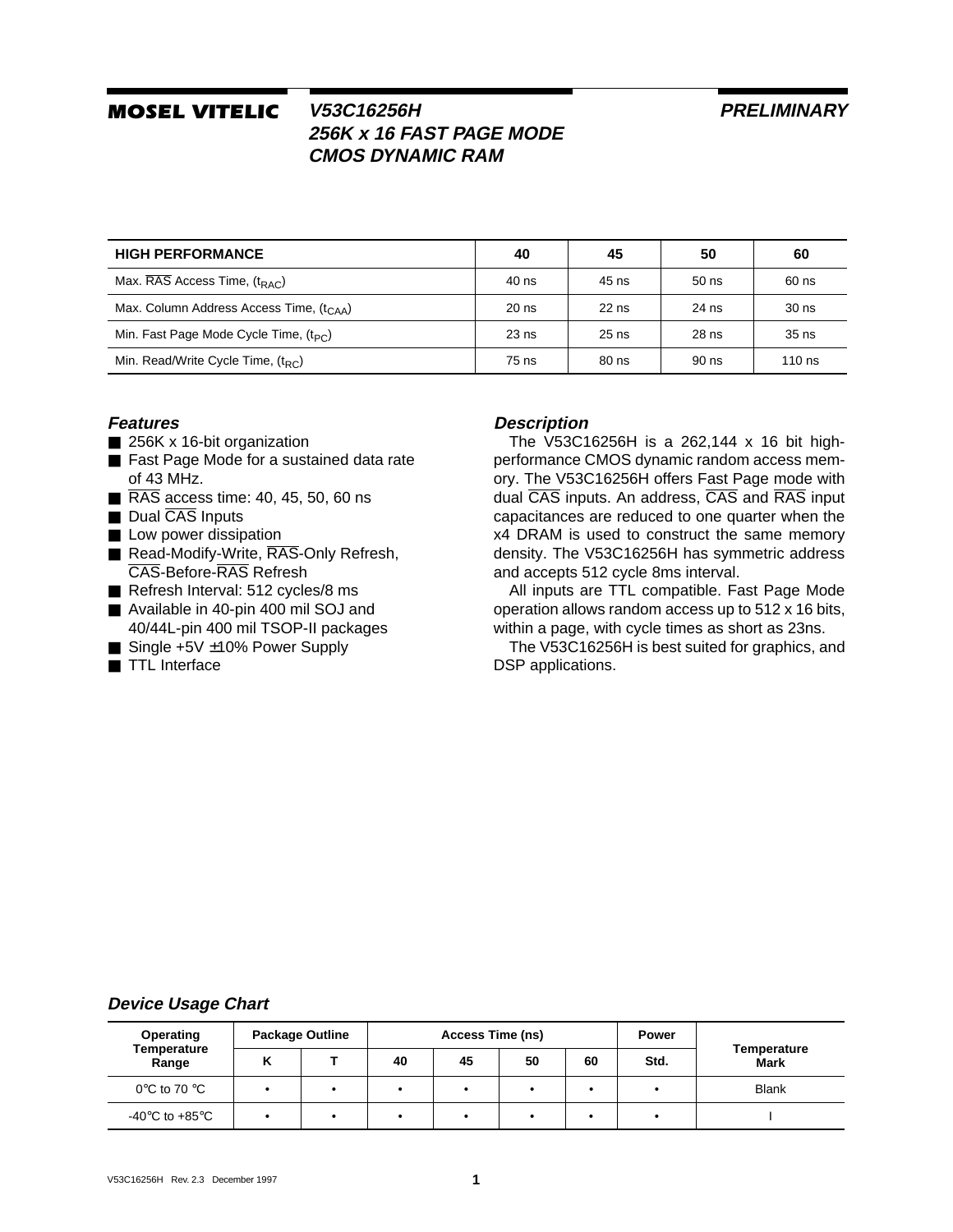16256H-03



#### **Pin Names**

| $A_0 - A_8$      | Address Inputs                           |
|------------------|------------------------------------------|
| RAS              | Row Address Strobe                       |
| <b>UCAS</b>      | Column Address Strobe Upper Byte Control |
| <b>LCAS</b>      | Column Address Strobe Lower Byte Control |
| WF               | Write Enable                             |
| $\overline{OF}$  | <b>Output Enable</b>                     |
| $I/O_1-I/O_{16}$ | Data Input, Output                       |
| $V_{CC}$         | +5V Supply                               |
| $V_{SS}$         | 0V Supply                                |
| N <sub>C</sub>   | No Connect                               |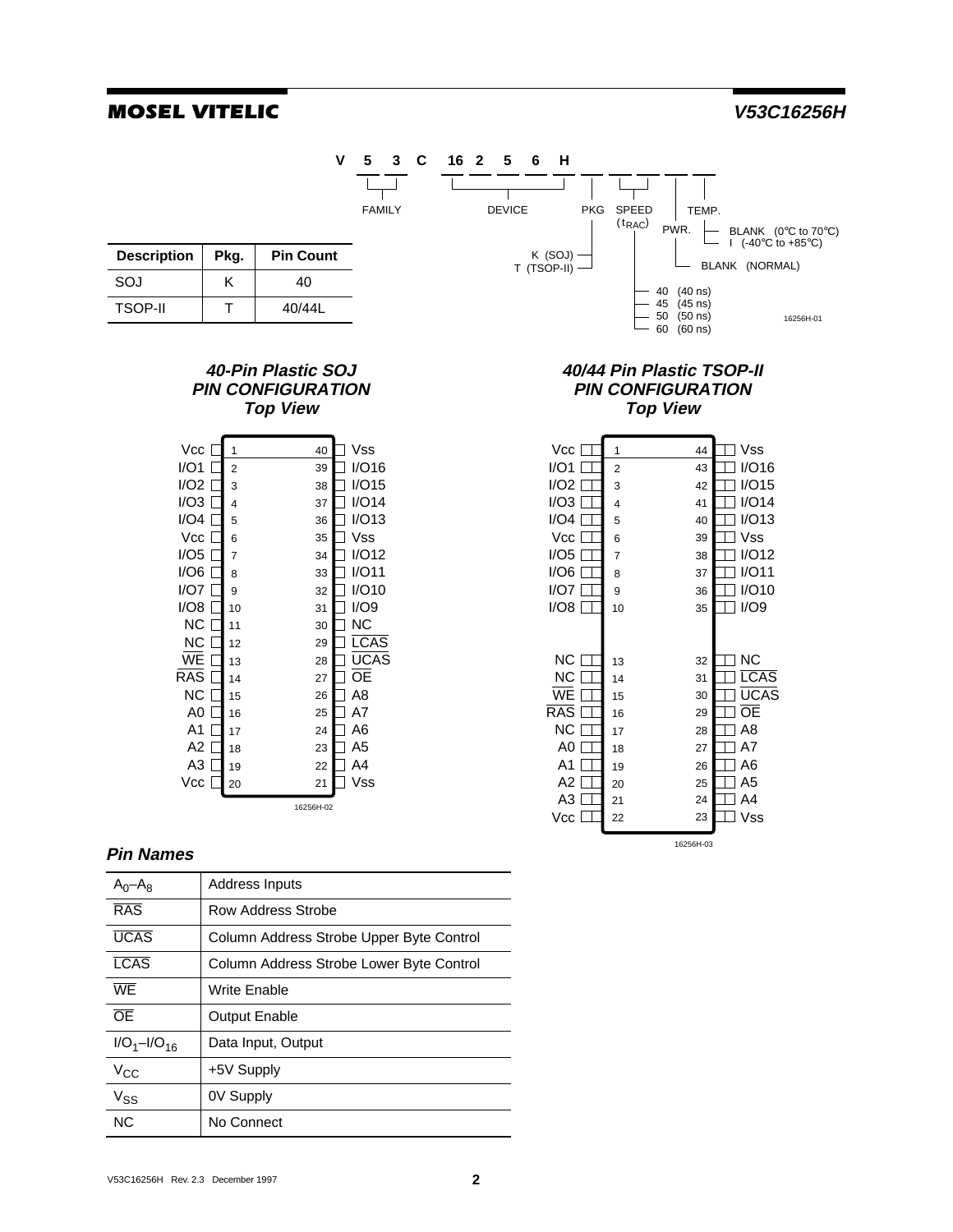### **Absolute Maximum Ratings\***

Ambient Temperature

**Block Diagram**

| Storage Temperature (plastic) -55°C to +125°C |
|-----------------------------------------------|
| Voltage Relative to $V_{SS}$ -1.0 V to +7.0V  |
|                                               |
|                                               |
|                                               |

**\*Note:** Operation above Absolute Maximum Ratings can adversely affect device reliability.

#### **Capacitance\***

 $T_A = 25^{\circ}$ C, V<sub>CC</sub> = 5V ± 10%, V<sub>SS</sub> = 0 V

| Symbol           | <b>Parameter</b>           | Typ. | Max. | Unit |
|------------------|----------------------------|------|------|------|
| C <sub>IN1</sub> | Address Input              | 3    |      | рF   |
| C <sub>IN2</sub> | RAS, UCAS, LCAS,<br>WE, OE | 4    | 5    | рF   |
| $C_{\text{OUT}}$ | Data Input/Output          | 5    |      | рF   |

**\* Note:** Capacitance is sampled and not 100% tested



**256K x 16**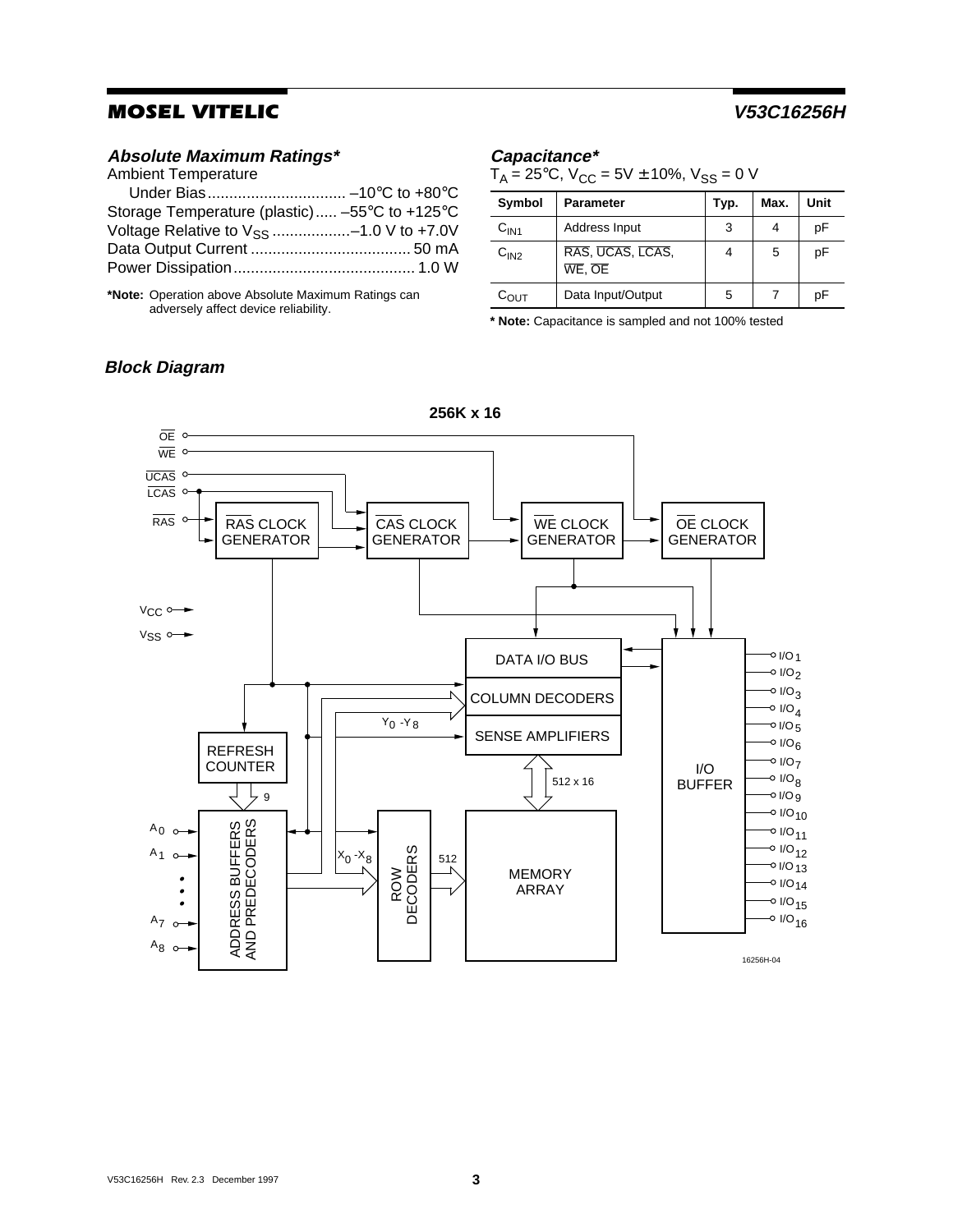### **DC and Operating Characteristics** (1-2)

 ${\sf T}_{\sf A}$  = 0°C to 70°C, V<sub>CC</sub> = 5V  $\pm$  5%, V<sub>SS</sub> = 0 V, unless otherwise specified.

|                 |                                                                                            | <b>Access</b> |       | V53C16256H |                |              |                                                                                                                                           |              |
|-----------------|--------------------------------------------------------------------------------------------|---------------|-------|------------|----------------|--------------|-------------------------------------------------------------------------------------------------------------------------------------------|--------------|
| Symbol          | <b>Parameter</b>                                                                           | <b>Time</b>   | Min.  | Typ.       | Max.           | <b>Unit</b>  | <b>Test Conditions</b>                                                                                                                    | <b>Notes</b> |
| $I_{LI}$        | Input Leakage Current<br>(any input pin)                                                   |               | $-10$ |            | 10             | $\mu$ A      | $V_{SS} \leq V_{IN} \leq V_{CC}$                                                                                                          |              |
| $I_{LO}$        | Output Leakage Current<br>(for High-Z State)                                               |               | $-10$ |            | 10             | μA           | $V_{SS} \leq V_{OUT} \leq V_{CC}$<br>RAS, CAS at V <sub>IH</sub>                                                                          |              |
| $I_{CC1}$       | V <sub>CC</sub> Supply Current,                                                            | 40            |       |            | 200            | mA           | $t_{RC} = t_{RC}$ (min.)                                                                                                                  | 1, 2         |
|                 | Operating                                                                                  | 45            |       |            | 190            |              |                                                                                                                                           |              |
|                 |                                                                                            | 50            |       |            | 180            |              |                                                                                                                                           |              |
|                 |                                                                                            | 60            |       |            | 170            |              |                                                                                                                                           |              |
| $I_{CC2}$       | V <sub>CC</sub> Supply Current,<br><b>TTL Standby</b>                                      |               |       |            | $\overline{2}$ | mA           | RAS, CAS at V <sub>IH</sub><br>other inputs $\geq$ $V_{SS}$                                                                               |              |
| $I_{CC3}$       | V <sub>CC</sub> Supply Current,                                                            | 40            |       |            | 200            | mA           | $t_{RC} = t_{RC}$ (min.)                                                                                                                  | 2            |
|                 | RAS-Only Refresh                                                                           |               |       |            | 190            |              |                                                                                                                                           |              |
|                 |                                                                                            | 50            |       |            | 180            |              |                                                                                                                                           |              |
|                 |                                                                                            | 60            |       |            | 170            |              |                                                                                                                                           |              |
| $I_{CC4}$       | V <sub>CC</sub> Supply Current,                                                            | 40            |       |            | 190            | mA           | Minimum Cycle                                                                                                                             | 1, 2         |
|                 | Fast Page Mode Operation                                                                   | 45            |       |            | 180            |              |                                                                                                                                           |              |
|                 |                                                                                            | 50            |       |            | 170            |              |                                                                                                                                           |              |
|                 |                                                                                            | 60            |       |            | 160            |              |                                                                                                                                           |              |
| $I_{CC5}$       | V <sub>CC</sub> Supply Current,<br>Standby, Output Enabled<br>other inputs $\geq$ $V_{SS}$ |               |       |            | $\overline{2}$ | mA           | $\overline{\text{RAS}} = V_{\text{IH}}$ , $\overline{\text{CAS}} = V_{\text{II}}$                                                         | $\mathbf{1}$ |
| $I_{CC6}$       | V <sub>CC</sub> Supply Current,<br><b>CMOS Standby</b>                                     |               |       |            | $\mathbf{1}$   | mA           | $\overline{\text{RAS}} \geq V_{\text{CC}} - 0.2 \text{ V},$<br>$\overline{CAS} \geq V_{CC} - 0.2 V$ ,<br>All other inputs $\geq$ $V_{SS}$ |              |
| $V_{IL}$        | Input Low Voltage                                                                          |               | $-1$  |            | 0.8            | V            |                                                                                                                                           | 3            |
| $V_{\text{IH}}$ | Input High Voltage                                                                         |               | 2.4   |            | $V_{CC} + 1$   | V            |                                                                                                                                           | $\mathbf{3}$ |
| $V_{OL}$        | Output Low Voltage                                                                         |               |       |            | 0.4            | $\mathsf{V}$ | $I_{OL} = 2.0$ mA                                                                                                                         |              |
| $V_{OH}$        | Output High Voltage                                                                        |               | 2.4   |            |                | V            | $I_{OH} = -2.0$ mA                                                                                                                        |              |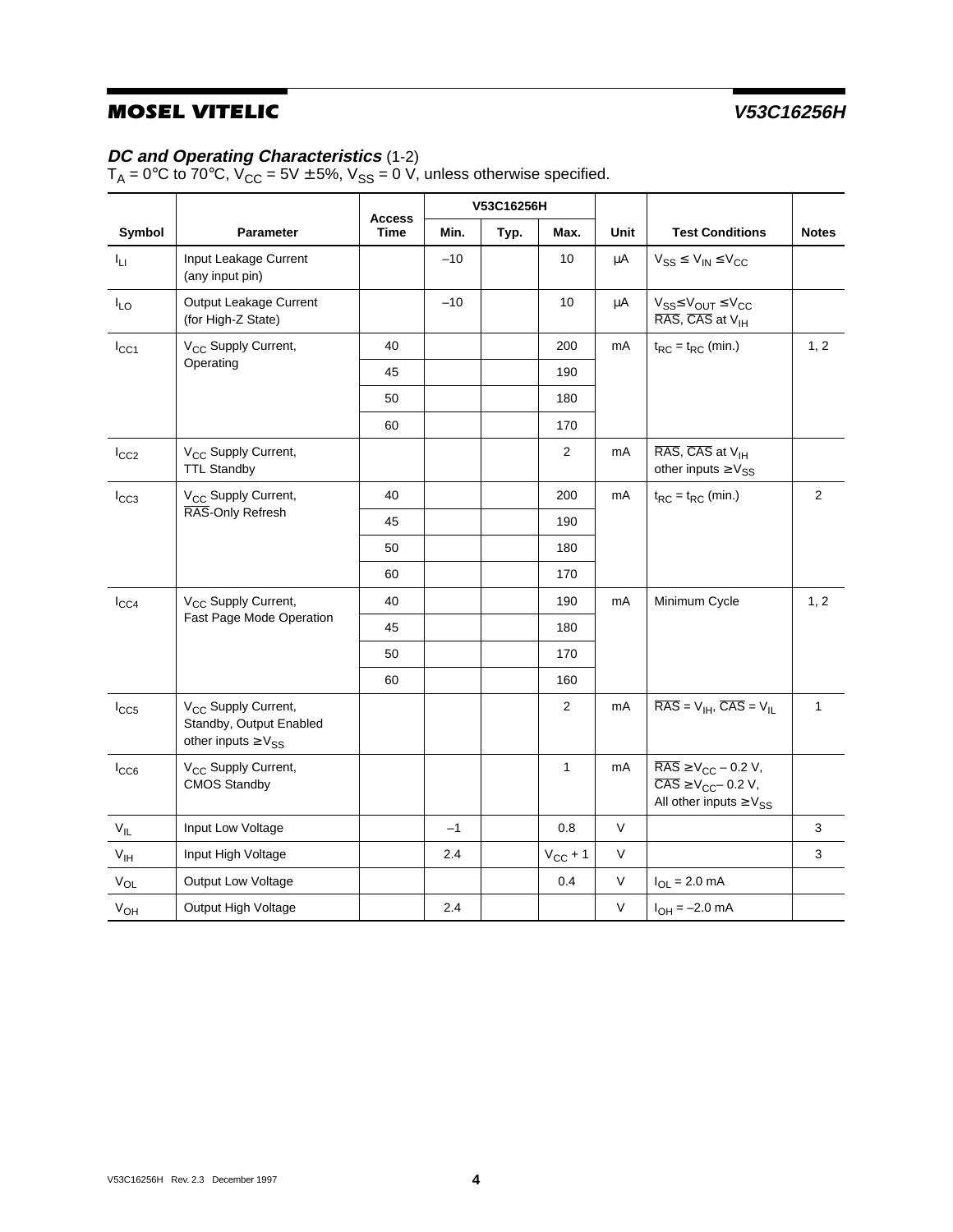## **AC Characteristics**

Over all temperature range, V<sub>CC</sub> = 5 V  $\pm 10$ %, V<sub>SS</sub> = 0V unless otherwise noted AC Test conditions, input pulse levels 0 to 3V

|    | <b>JEDEC</b>                         |                    |                                                    | 40             |      | 45          |      | 50               |      | 60          |      |      |              |
|----|--------------------------------------|--------------------|----------------------------------------------------|----------------|------|-------------|------|------------------|------|-------------|------|------|--------------|
| #  | Symbol                               | Symbol             | <b>Parameter</b>                                   | Min.           | Max. | Min.        | Max. | Min.             | Max. | Min.        | Max. | Unit | <b>Notes</b> |
| 1  | t <sub>RL1RH1</sub>                  | $t_{RAS}$          | RAS Pulse Width                                    | 40             | 75   | 45          | 75K  | 50               | 75K  | 60          | 75K  | ns   |              |
| 2  | t <sub>RL2RL2</sub>                  | $t_{RC}$           | Read or Write Cycle Time                           | 75             |      | 80          |      | 90               |      | 110         |      | ns   |              |
| 3  | t <sub>RH2RL2</sub>                  | $t_{RP}$           | RAS Precharge Time                                 | 25             |      | 25          |      | 30               |      | 40          |      | ns   |              |
| 4  | $t_{RL1CH1}$                         | $t_{\text{CSH}}$   | CAS Hold Time                                      | 40             |      | 45          |      | 50               |      | 60          |      | ns   |              |
| 5  | $t_{CL1CH1}$                         | $t_{CAS}$          | CAS Pulse Width                                    | 12             |      | 13          |      | 14               |      | 15          |      | ns   |              |
| 6  | t <sub>RL1CL1</sub>                  | t <sub>RCD</sub>   | RAS to CAS Delay                                   | 17             | 28   | 18          | 32   | 19               | 36   | 20          | 45   | ns   |              |
| 7  | $t_{WH2CL2}$                         | $t_{RCS}$          | Read Command Setup Time                            | 0              |      | $\mathbf 0$ |      | 0                |      | $\mathbf 0$ |      | ns   | 4            |
| 8  | t <sub>AVRL2</sub>                   | $t_{ASR}$          | Row Address Setup Time                             | $\mathbf 0$    |      | $\mathbf 0$ |      | 0                |      | $\mathbf 0$ |      | ns   |              |
| 9  | <sup>t</sup> RL <sub>1AX</sub>       | t <sub>RAH</sub>   | Row Address Hold Time                              | $\overline{7}$ |      | 8           |      | 9                |      | 10          |      | ns   |              |
| 10 | $t$ <sub>AVCL2</sub>                 | $t_{\text{ASC}}$   | Column Address Setup Time                          | 0              |      | $\mathbf 0$ |      | 0                |      | $\mathbf 0$ |      | ns   |              |
| 11 | $t_{CL1AX}$                          | $t_{CAH}$          | Column Address Hold Time                           | 5              |      | 6           |      | $\overline{7}$   |      | 10          |      | ns   |              |
| 12 | $t_{CL1RH1(R)}$                      | $t_{RSH(R)}$       | RAS Hold Time (Read Cycle)                         | 12             |      | 13          |      | 14               |      | 15          |      | ns   |              |
| 13 | $t_{CH2RL2}$                         | $t_{CRP}$          | CAS to RAS Precharge Time                          | 5              |      | 5           |      | 5                |      | 5           |      | ns   |              |
| 14 | $t_{CH2WX}$                          | $t_{RCH}$          | Read Command Hold Time<br>Referenced to CAS        | 0              |      | 0           |      | 0                |      | 0           |      | ns   | 5            |
| 15 | $t_{R$ H <sub>2</sub> W <sub>X</sub> | $t_{RRH}$          | <b>Read Command Hold Time</b><br>Referenced to RAS | 0              |      | $\mathbf 0$ |      | $\mathbf 0$      |      | 0           |      | ns   | 5            |
| 16 | t <sub>OEL1RH2</sub>                 | $t_{ROH}$          | RAS Hold Time Referenced<br>to OE                  | 8              |      | 9           |      | 10               |      | 10          |      | ns   |              |
| 17 | $t_{GL1QV}$                          | $t_{OAC}$          | Access Time from OE                                |                | 12   |             | 13   |                  | 14   |             | 15   | ns   |              |
| 18 | t <sub>CL1QV</sub>                   | $t_{CAC}$          | Access Time from CAS                               |                | 12   |             | 13   |                  | 14   |             | 15   | ns   | 6, 7         |
| 19 | $t_{RL1QV}$                          | $t_{RAC}$          | Access Time from RAS                               |                | 45   |             | 50   |                  | 55   |             | 60   | ns   | 6, 8, 9      |
| 20 | t <sub>AVQV</sub>                    | $t_{\text{CAA}}$   | Access Time from Column<br>Address                 |                | 20   |             | 22   |                  | 24   |             | 30   | ns   | 6, 7, 10     |
| 21 | $t_{CL1QX}$                          | $t_{LZ}$           | OE or CAS to Low-Z Output                          | 0              |      | 0           |      | 0                |      | 0           |      | ns   | 16           |
| 22 | t <sub>CH2QZ</sub>                   | $t_{HZ}$           | OE or CAS to High-Z Output                         | 0              | 6    | 0           | 7    | 0                | 8    | $\mathbf 0$ | 10   | ns   | 16           |
| 23 | $t_{RL1AX}$                          | $t_{AR}$           | Column Address Hold Time<br>from RAS               | 30             |      | 35          |      | 40               |      | 50          |      | ns   |              |
| 24 | $t_{RL1AV}$                          | $t_{\mathsf{RAD}}$ | RAS to Column Address Delay<br>Time                | 12             | 20   | 13          | 23   | 14               | 26   | 15          | 30   | ns   | 11           |
| 25 | $t_{CL1RH1(W)}$                      | $t_{RSH (W)}$      | RAS or CAS Hold Time in<br><b>Write Cycle</b>      | 12             |      | 13          |      | 14               |      | 15          |      | ns   |              |
| 26 | $t_{WL1CH1}$                         | $t_{\text{CWL}}$   | Write Command to CAS Lead<br>Time                  | 12             |      | 13          |      | 14               |      | 15          |      | ns   |              |
| 27 | t <sub>WL1CL2</sub>                  | $t_{WCS}$          | Write Command Setup Time                           | 0              |      | 0           |      | 0                |      | $\mathbf 0$ |      | ns   | 12, 13       |
| 28 | t <sub>CL1WH1</sub>                  | $t_{WCH}$          | Write Command Hold Time                            | 5              |      | 6           |      | $\boldsymbol{7}$ |      | $10$        |      | ns   |              |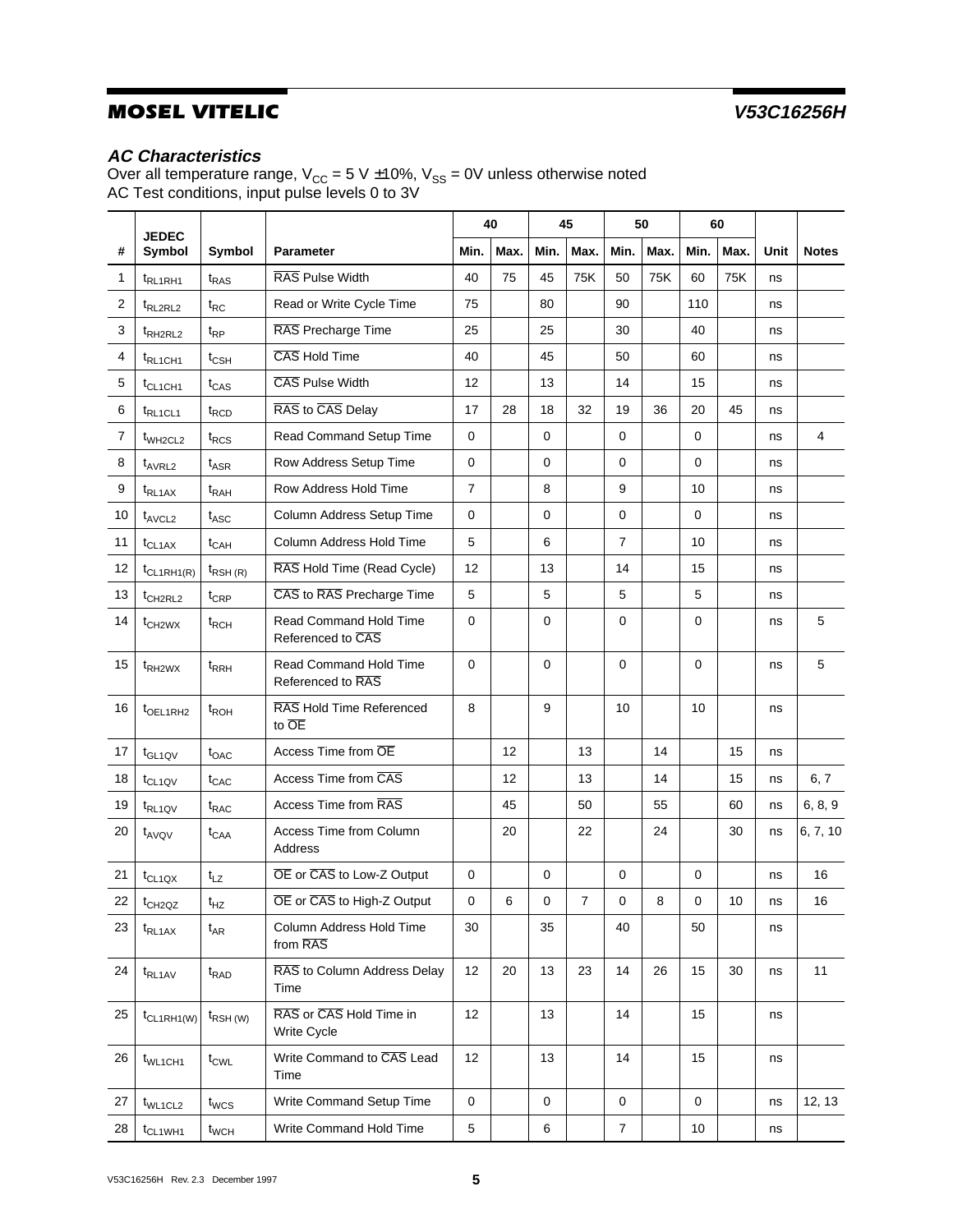## **AC Characteristics** (Cont'd)

|    |                              |                    |                                                 |      | 45<br>50<br>40<br>60 |                |         |                |      |             |      |      |                |
|----|------------------------------|--------------------|-------------------------------------------------|------|----------------------|----------------|---------|----------------|------|-------------|------|------|----------------|
| #  | <b>JEDEC</b><br>Symbol       | Symbol             | <b>Parameter</b>                                | Min. | Max.                 | Min.           | Max.    | Min.           | Max. | Min.        | Max. | Unit | <b>Notes</b>   |
| 29 | t <sub>WL1WH1</sub>          | $t_{WP}$           | Write Pulse Width                               | 5    |                      | 6              |         | $\overline{7}$ |      | 10          |      | ns   |                |
| 30 | t <sub>RL1WH1</sub>          | t <sub>WCR</sub>   | Write Command Hold Time<br>from RAS             | 30   |                      | 35             |         | 40             |      | 50          |      | ns   |                |
| 31 | t <sub>WL1RH1</sub>          | t <sub>RWL</sub>   | Write Command to RAS Lead<br>Time               | 12   |                      | 13             |         | 14             |      | 15          |      | ns   |                |
| 32 | t <sub>DVWL2</sub>           | $t_{DS}$           | Data in Setup Time                              | 0    |                      | $\mathbf 0$    |         | 0              |      | $\mathbf 0$ |      | ns   | 14             |
| 33 | $t_{WL1DX}$                  | $t_{DH}$           | Data in Hold Time                               | 5    |                      | 6              |         | $\overline{7}$ |      | 10          |      | ns   | 14             |
| 34 | t <sub>WL1GL2</sub>          | t <sub>WOH</sub>   | Write to OE Hold Time                           | 6    |                      | $\overline{7}$ |         | 8              |      | 10          |      | ns   | 14             |
| 35 | $t_{GH2DX}$                  | $t_{\text{OED}}$   | OE to Data Delay Time                           | 6    |                      | $\overline{7}$ |         | 8              |      | 10          |      | ns   | 14             |
| 36 | t <sub>RL2RL2</sub><br>(RMW) | t <sub>RWC</sub>   | Read-Modify-Write Cycle Time                    | 110  |                      | 115            |         | 130            |      | 170         |      | ns   |                |
| 37 | t <sub>RL1RH1</sub><br>(RMW) | $t_{RRW}$          | Read-Modify-Write Cycle RAS<br>Pulse Width      | 75   |                      | 80             |         | 87             |      | 105         |      | ns   |                |
| 38 | t <sub>CL1WL2</sub>          | $t_{\text{CWD}}$   | CAS to WE Delay                                 | 30   |                      | 32             |         | 34             |      | 40          |      | ns   | 12             |
| 39 | t <sub>RL1WL2</sub>          | t <sub>RWD</sub>   | RAS to WE Delay in Read-<br>Modify-Write Cycle  |      |                      | 62             |         | 68             |      | 85          |      | ns   | 12             |
| 40 | $t_{CL1CH1}$                 | $t_{CRW}$          | CAS Pulse Width (RMW)                           | 48   |                      | 50             |         | 52             |      | 65          |      | ns   |                |
| 41 | t <sub>AVWL2</sub>           | t <sub>AWD</sub>   | Col. Address to WE Delay                        | 38   |                      | 41             |         | 42             |      | 58          |      | ns   | 12             |
| 42 | $t_{CL2CL2}$                 | $t_{PC}$           | Fast Page Mode Read or Write<br>Cycle Time      | 23   |                      | 25             |         | 28             |      | 35          |      | ns   |                |
| 43 | $t_{CH2CL2}$                 | $t_{CP}$           | CAS Precharge Time                              | 5    |                      | 6              |         | $\overline{7}$ |      | 10          |      | ns   |                |
| 44 | $t_{AVRH1}$                  | $t_{\text{CAR}}$   | Column Address to RAS Setup<br>Time             | 20   |                      | 22             |         | 24             |      | 30          |      | ns   |                |
| 45 | $t$ <sub>CH2QV</sub>         | $t_{\mathsf{CAP}}$ | Access Time from Column<br>Precharge            |      | 22                   |                | 24      |                | 27   |             | 34   | ns   | $\overline{7}$ |
| 46 | $t_{RL1DX}$                  | $t_{DHR}$          | Data in Hold Time Referenced to<br><b>RAS</b>   | 30   |                      | 35             |         | 40             |      | 50          |      | ns   |                |
| 47 | $t_{\scriptstyle\rm CL1RL2}$ | $t_{\sf CSR}$      | CAS Setup Time CAS-before-<br>RAS Refresh       | 10   |                      | $10\,$         |         | 10             |      | $10\,$      |      | ns   |                |
| 48 | t <sub>RH2CL2</sub>          | $t_{\text{RPC}}$   | RAS to CAS Precharge Time                       | 0    |                      | $\mathbf 0$    |         | $\mathbf 0$    |      | $\mathbf 0$ |      | ns   |                |
| 49 | t <sub>RL1CH1</sub>          | $t_{\text{CHR}}$   | CAS Hold Time CAS-before-<br>RAS Refresh        | 8    |                      | 10             |         | 12             |      | 15          |      | ns   |                |
| 50 | $t_{CL2CL2}$<br>(RMW)        | $t_{\mathsf{PCM}}$ | Fast Page Mode Read-Modify-<br>Write Cycle Time | 60   |                      | 65             |         | 70             |      | 85          |      | ns   |                |
| 51 | $t_T$                        | $t_T$              | Transition Time (Rise and Fall)                 | 3    | 50                   | $\sqrt{3}$     | 50      | $\mathbf{3}$   | 50   | 3           | 50   | ns   | 15             |
| 52 |                              | $t_{REF}$          | Refresh Interval (512 Cycles)                   | 8    |                      |                | $\bf 8$ |                | 8    |             | 8    | ms   | 17             |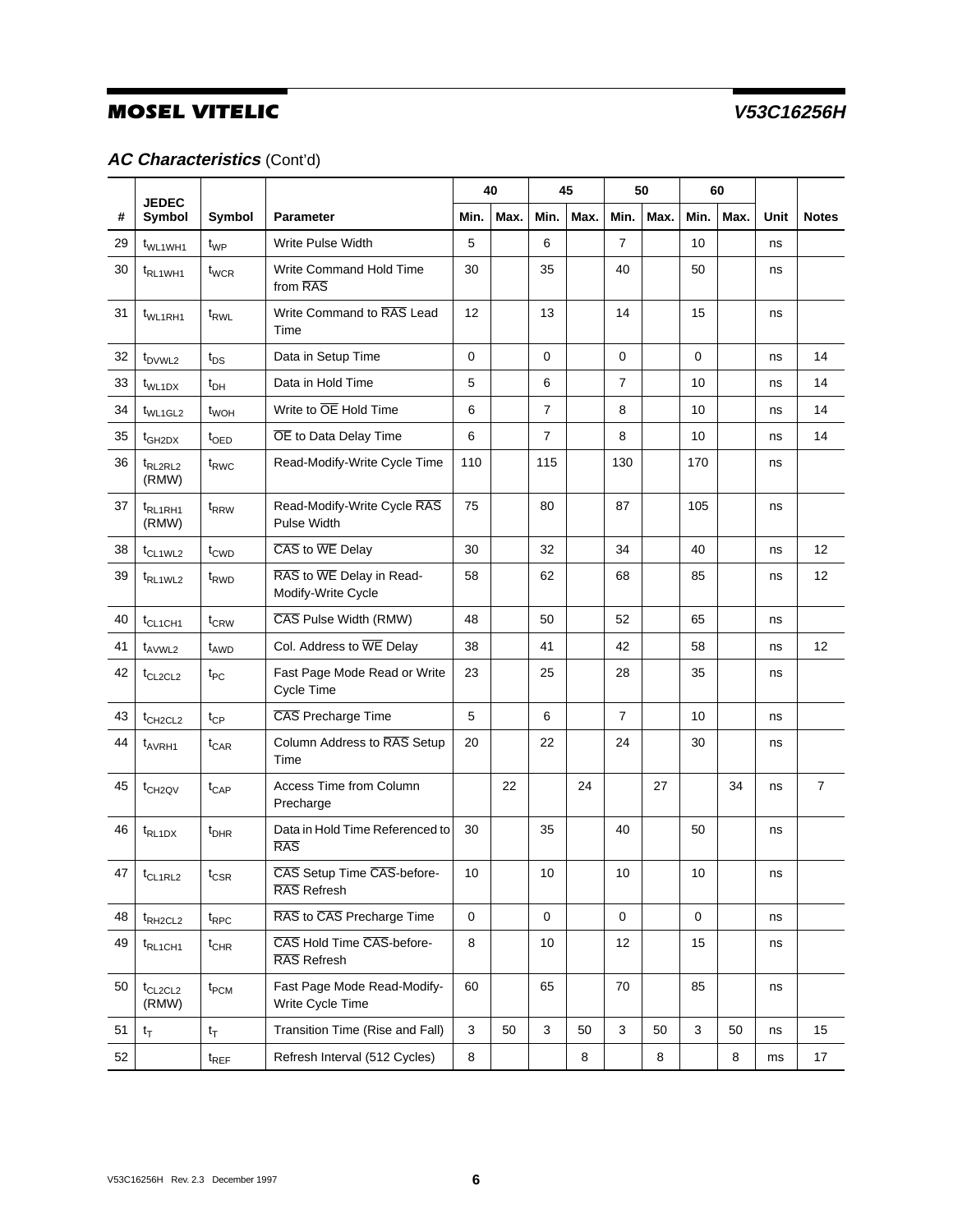#### **Notes:**

- 1.  $I_{\rm CC}$  is dependent on output loading when the device output is selected. Specified  $I_{\rm CC}$  (max.) is measured with the output open.
- 2.  $\;$  I<sub>CC</sub> is dependent upon the number of address transitions. Specified I<sub>CC</sub> (max.) is measured with a maximum of two transitions per address cycle in Fast Page Mode.
- 3. Specified V<sub>IL</sub> (min.) is steady state operating. During transitions, V<sub>IL</sub> (min.) may undershoot to –1.0 V for a period not to exceed 20 ns. All AC parameters are measured with  $V_{\text{IL}}$  (min.)  $\geq V_{SS}$  and  $V_{\text{IH}}$  (max.)  $\leq V_{\text{CC}}$ .
- 4.  $t_{RCD}$  (max.) is specified for reference only. Operation within  $t_{RCD}$  (max.) limits insures that  $t_{RAC}$  (max.) and  $t_{CAA}$ (max.) can be met. If t<sub>RCD</sub> is greater than the specified t<sub>RCD</sub> (max.), the access time is controlled by t<sub>CAA</sub> and t<sub>CAC</sub>.
- 5. Either  $t_{RRH}$  or  $t_{RCH}$  must be satisified for a Read Cycle to occur.
- 6. Measured with a load equivalent to one TTL input and 50 pF.
- 7. Access time is determined by the longest of  $t_{CAA}$ ,  $t_{CAC}$  and  $t_{CAP}$ .
- 8. Assumes that t<sub>RAD</sub> ≤ t<sub>RAD</sub> (max.). If t<sub>RAD</sub> is greater than t<sub>RAD</sub> (max.), t<sub>RAC</sub> will increase by the amount that t<sub>RAD</sub> exceeds  $t_{\text{RAD}}$  (max.).
- 9. Assumes that t<sub>RCD</sub>  $\leq$  t<sub>RCD</sub> (max.). If t<sub>RCD</sub> is greater than t<sub>RCD</sub> (max.), t<sub>RAC</sub> will increase by the amount that t<sub>RCD</sub> exceeds  $t_{\text{RCD}}$  (max.).
- 10. Assumes that  $t_{\text{RAD}} \geq t_{\text{RAD}}$  (max.).
- 11. Operation within the t<sub>RAD</sub> (max.) limit ensures that t<sub>RAC</sub> (max.) can be met. t<sub>RAD</sub> (max.) is specified as a reference point only. If t<sub>RAD</sub> is greater than the specified t<sub>RAD</sub> (max.) limit, the access time is controlled by t<sub>CAA</sub> and t<sub>CAC</sub>.
- 12. t<sub>WCS</sub>, t<sub>RWD</sub>, t<sub>AWD</sub> and t<sub>CWD</sub> are not restrictive operating parameters.
- 13. t<sub>WCS</sub> (min.) must be satisfied in an Early Write Cycle.
- 14.  $t_{DS}$  and  $t_{DH}$  are referenced to the latter occurrence of  $\overline{CAS}$  or  $\overline{WE}$ .
- 15.  $t_T$  is measured between V<sub>IH</sub> (min.) and V<sub>IL</sub> (max.). AC-measurements assume  $t_T = 3$  ns.
- 16. Assumes a three-state test load (5 pF and a 380 Ohm Thevenin equivalent).
- 17. An initial 200 µs pause and 8 RAS-containing cycles are required when exiting an extended period of bias without clocks. An extended period of time without clocks is defined as one that exceeds the specified Refresh Interval.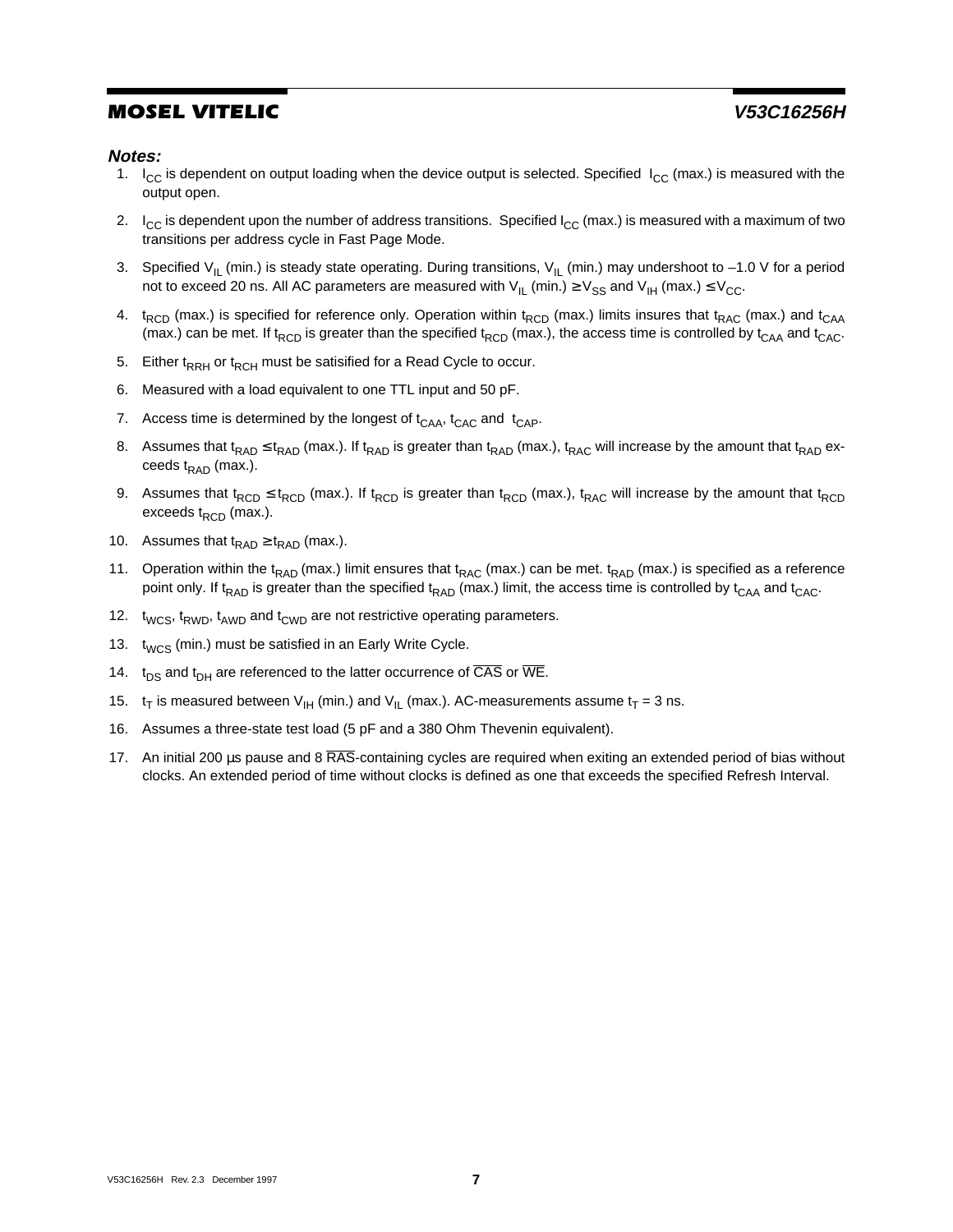## **Truth Table**

| <b>Function</b>            | <b>RAS</b>                      | <b>LCAS</b>      | <b>UCAS</b>      | <b>WE</b>        | <b>OE</b>         | <b>ADDRESS</b> | <b>VO</b>                                  | <b>Notes</b> |
|----------------------------|---------------------------------|------------------|------------------|------------------|-------------------|----------------|--------------------------------------------|--------------|
| Standby                    | H                               | H                | H                | $\times$         | X                 |                | High-Z                                     |              |
| Read: Word                 | L                               | L                | L                | H                | L                 | ROW/COL        | Data Out                                   |              |
| Read: Lower Byte           | L                               | L                | H                | H                | L                 | ROW/COL        | Lower Byte, Data-Out<br>Upper Byte, High-Z |              |
| Read: Upper Byte           | L                               | H                | L                | H                | L                 | ROW/COL        | Lower Byte, High-Z<br>Upper Byte, Data-Out |              |
| Write: Word (Early-Write)  | L                               | L                | L                | L                | X                 | ROW/COL        | Data-In                                    |              |
| Write: Lower Byte (Early)  | L                               | L                | H                | L                | X                 | ROW/COL        | Lower Byte, Data-In<br>Upper Byte, High-Z  |              |
| Read: Upper Byte (Early)   | L                               | H                | L                | L                | X                 | ROW/COL        | Lower Byte, High-Z<br>Upper Byte, Data-In  |              |
| Read-Write                 | L                               | L                | L                | $H\rightarrow L$ | $L \rightarrow H$ | ROW/COL        | Data-Out, Data-In                          | 1, 2         |
| Page-Mode Read             | L                               | $H\rightarrow L$ | $H\rightarrow L$ | H                | L                 | <b>COL</b>     | Data-Out                                   | 2            |
| Page-Mode Write            | L                               | $H\rightarrow L$ | $H\rightarrow L$ | L                | X                 | COL            | Data-In                                    | 2            |
| Page-Mode Read-Write       | L                               | $H\rightarrow L$ | $H\rightarrow L$ | $H\rightarrow L$ | $L \rightarrow H$ | <b>COL</b>     | Data-Out, Data-In                          | 1, 2         |
| <b>Hidden Refresh Read</b> | $L \rightarrow H \rightarrow L$ | L                | L                | H                | L                 | ROW/COL        | Data-Out                                   | 2            |
| RAS-Only Refresh           | L                               | н                | H                | $\times$         | X                 | <b>ROW</b>     | High-Z                                     |              |
| <b>CBR Refresh</b>         | $H \rightarrow L$               | L                | L                | $\times$         | X                 |                | High-Z                                     | 3            |

#### **Notes:**

1. Byte Write cycles LCAS or UCAS active.

2. Byte Read cycles LCAS or UCAS active.

3. Only one of the two CAS must be active (LCAS or UCAS).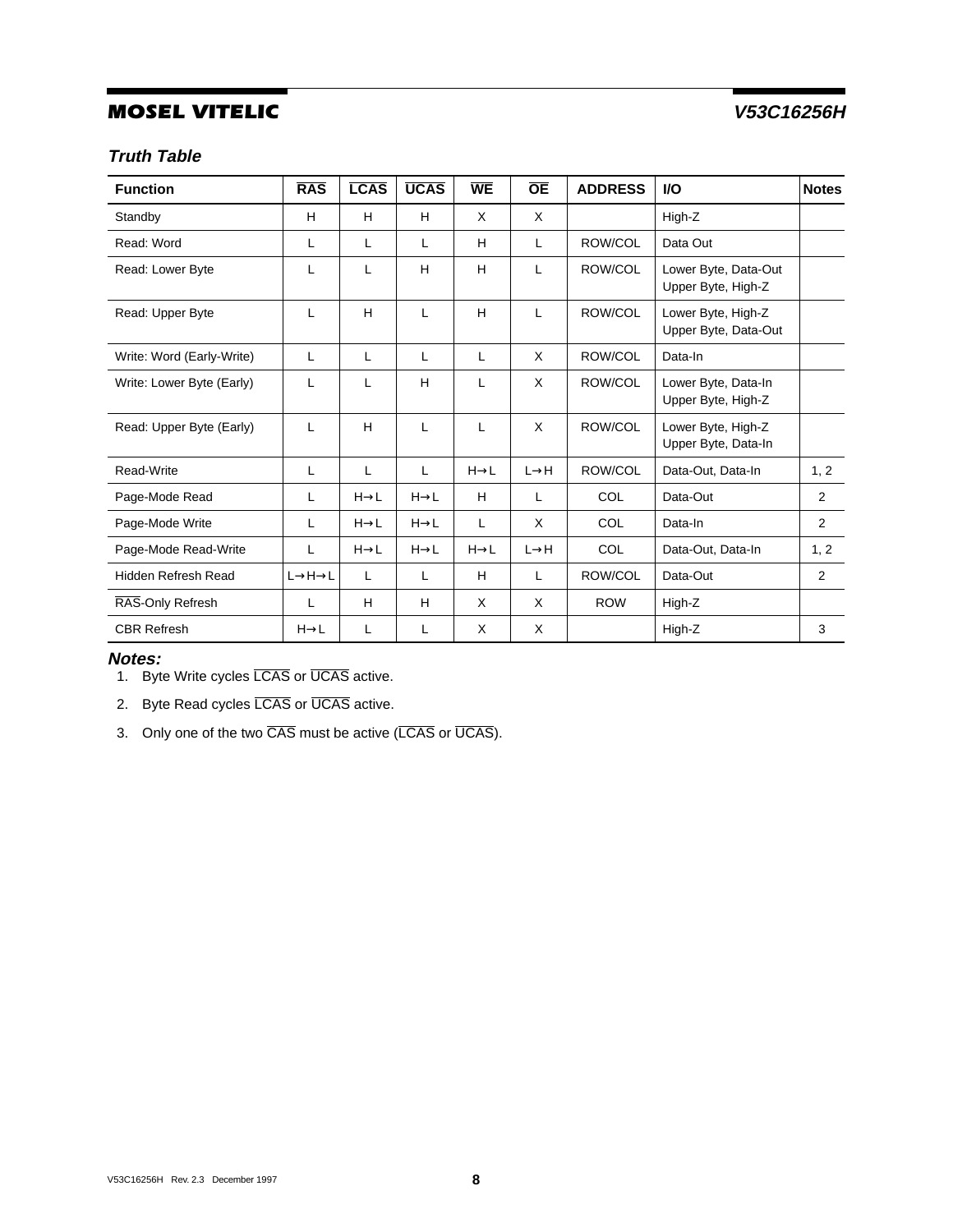### **Waveforms of Read Cycle**



## **Waveforms of Early Write Cycle**



 $\sqrt{1/2}$  Don't Care  $\sqrt{1/2}$  Undefined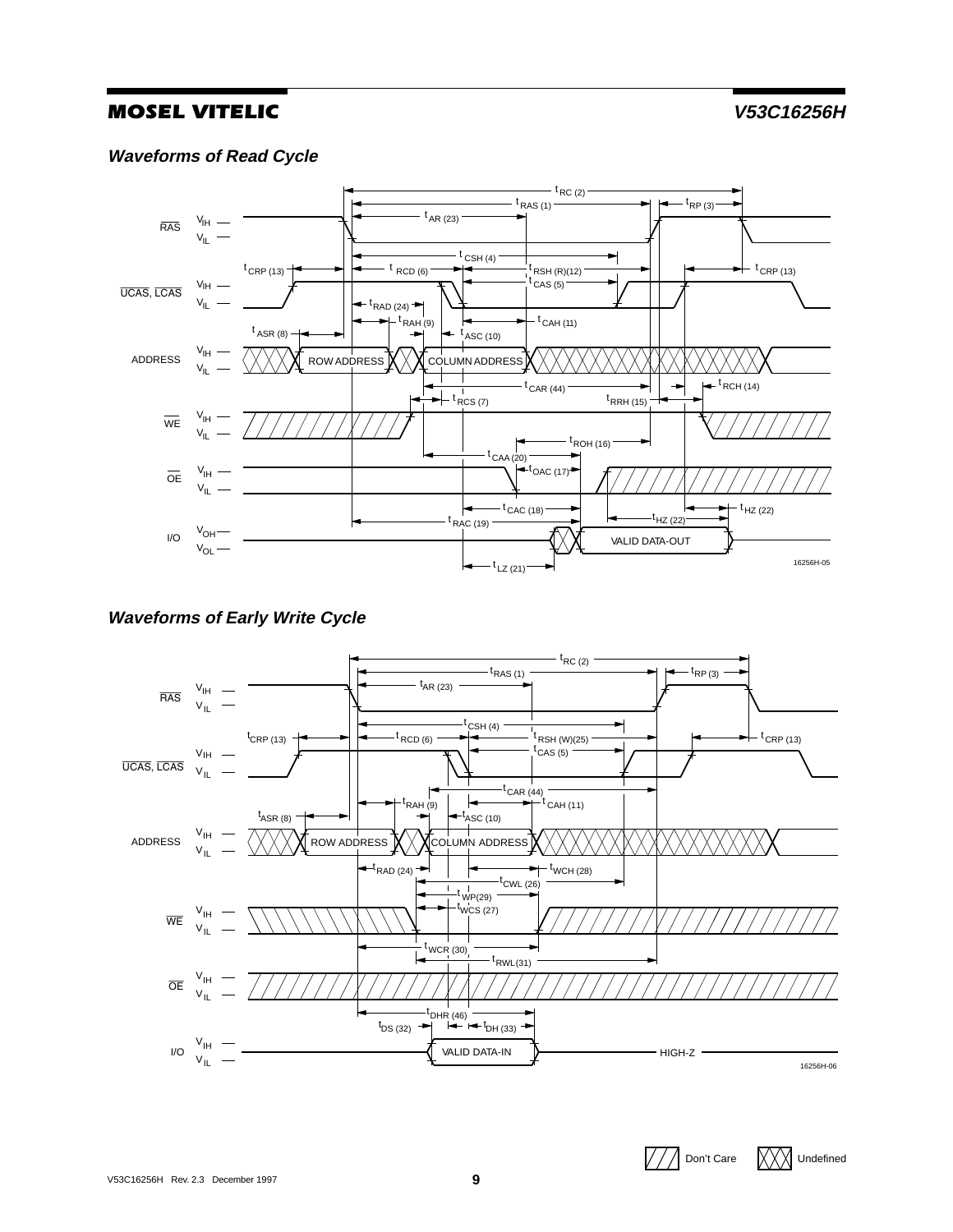$\sqrt{1/2}$  Don't Care  $\sqrt{1/2}$  Undefined

**Waveforms of OE-Controlled Write Cycle**



### **Waveforms of Read-Modify-Write Cycle**